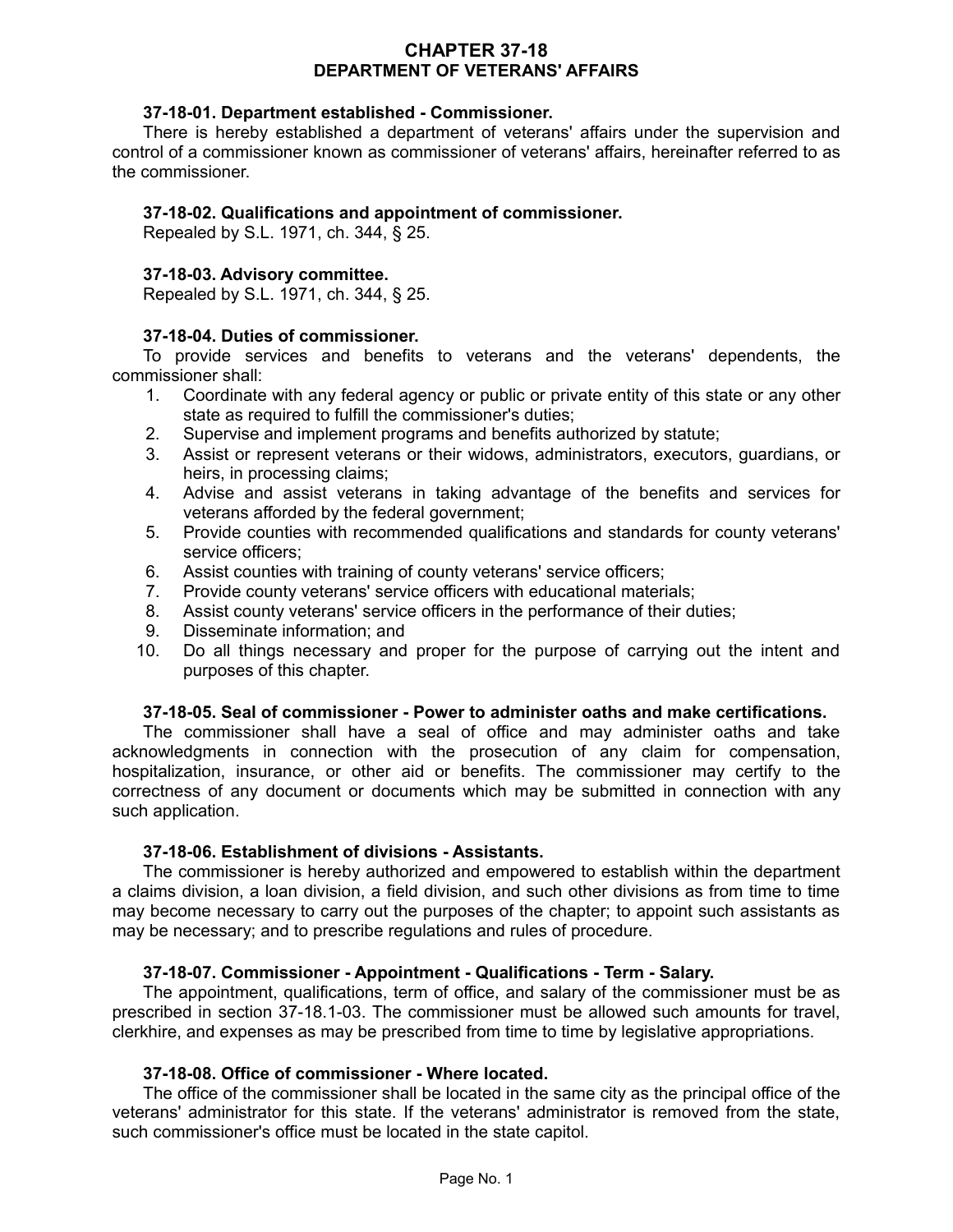# **37-18-09. Department a continuation of veterans' service commissioner.**

Repealed by S.L. 1971, ch. 344, § 25.

## **37-18-10. Unexpended funds transferred.**

Repealed by omission from this code.

## **37-18-11. Release of information and records - Confidential nature.**

All records and papers pertaining or relating to veterans or veterans' eligible dependents must be kept and maintained by the department of veterans' affairs under the following provisions and conditions:

- 1. All records and papers of the department must be utilized in the manner to best serve the public interest, but the veteran's right of privacy as to information pertaining to the veteran's military or naval service and to confidential information contained in the veteran's application for benefits will be respected.
- 2. All reports of investigation made by employees of the department or at the direction of the department for official departmental purposes are for the use of the commissioner and the commissioner's staff only. Materials and information which disclose the investigative techniques of the department or the identity of confidential informants and material received in confidence by representatives of the department will not be released.
- 3. Records pertaining to any application for benefits, whether pending or adjudicated, are deemed confidential and may not be disclosed except in the circumstances and under the conditions set forth in this chapter. For purposes of this section, "applicant" means an individual applying for benefits.
- 4. An applicant may not have access to official department records concerning the applicant, but information from official records may be disclosed to an applicant or the applicant's duly authorized representative as to matters concerning the applicant.
- 5. "Duly authorized representative" means any person authorized in writing by the applicant to act for the applicant, or the applicant's legally constituted representative if the applicant is incompetent or deceased. If for proper reason a representative has not been or will not be appointed, the applicant's spouse, an adult child, or if the applicant is unmarried, either of the applicant's parents are recognized as the duly authorized representative of the applicant.
- 6. Medical information may be disclosed as follows:
	- a. Except as otherwise required by law, information contained in a veteran's medical records on file must be disclosed to the veteran on request.
	- b. Information contained in medical records of veterans or veterans' dependents pertaining to medical history, diagnosis, findings, or treatment may be disclosed directly to physicians and hospitals for treatment, payment, and health care operations, and as otherwise authorized by law. This information is to be treated as confidential information. This information also may be disclosed without the consent of the veteran or the veteran's duly authorized representative when a request for the information is received from the veterans' administration, the United States public health service, the superintendent of a state hospital, a commissioner or head of a state department of mental hygiene, or head of a state, county, or city health department and the disclosure is required by law, or for the purpose of treatment, payment, or health care operations.
- 7. Information contained in loan files may be made available to any party having an interest in the loan transaction upon approval by the commissioner or pursuant to rules and regulations adopted by the commissioner.
- 8. Information contained in department files required for official purposes by any agency of the United States government or by any agency of this state, or by any law enforcement or public welfare agency of any county or municipality of this state may be furnished in response to an official request, written or oral, from the agency. The requesting agency must be asked to specify the purpose for which the information is to be used.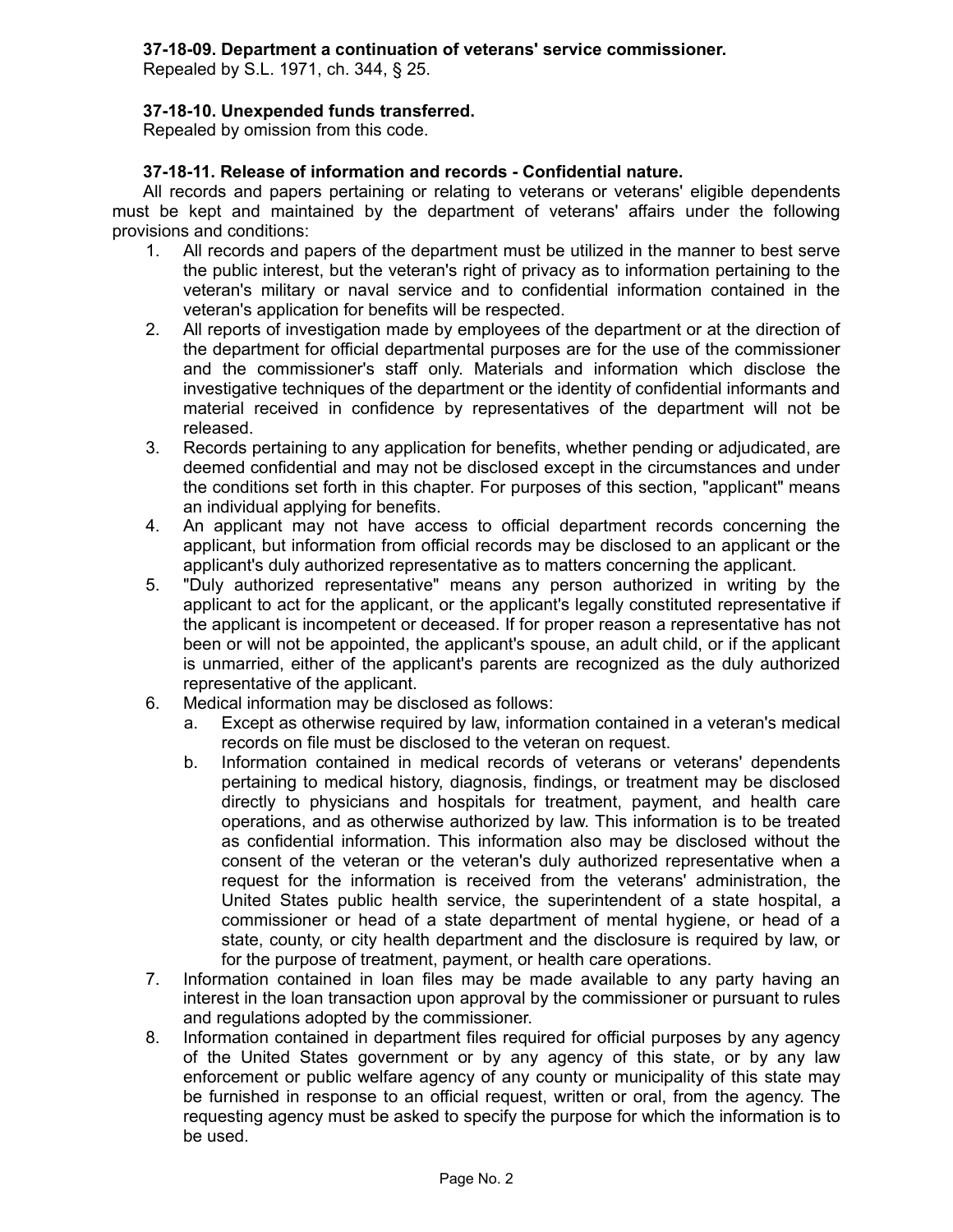- 9. Subject to the limitations of any other law, members of the legislative assembly may be furnished the information contained in department files as may be requested for official use.
- 10. A county veterans' service officer may inspect records pertaining to any application for benefits in which the officer's office may be directly involved upon the condition that only the information contained in the application as may be properly disclosed must be disclosed by the officer only to the applicant or if the applicant is incompetent, to the applicant's duly authorized representative.
- 11. When records pertaining to any application for benefits are requested for use in any judicial proceedings, the records may be released only upon service of a proper subpoena and upon the condition the records will be returned upon conclusion of the proceedings.
- 12. Addresses of applicants from department records may not be furnished, except as provided in subsections 5 through 10. When an address is requested by a person to whom it may not be furnished, the person making the request must be informed correspondence enclosed in an unsealed envelope showing no return address, with the name of the addressee on the correspondence, and bearing sufficient postage to cover mailing costs will be forwarded by the department. When the correspondence is forwarded, the department's return address must be placed on the envelope. If undelivered mail is returned to the department, the original sender must be notified, and the envelope must be retained by the department. The department may not forward letters for the purposes of debt collection, canvassing, or harassment.
- 13. Separation documents evidencing service in the armed forces of the United States and information extracted from a separation document by the United States department of defense are confidential and privileged, anything contained in subsections 4 through 10 notwithstanding. Examination of those records is limited to authorized employees of the department and information within those records may be disclosed only to interested governmental agencies for the purpose of assisting veterans or veterans' eligible dependents to obtain the rights and benefits to which the veterans or veterans' eligible dependents may be entitled.

## **37-18-12. Funding authority - Continuing appropriation.**

- 1. Except as otherwise provided by subsection 2, the department of veterans' affairs may accept and expend funds from any source, including federal or private sources, to be used to assist veterans or qualified veterans' spouses in obtaining assistance and to pay other expenses authorized by law incurred in carrying out programs of benefit and service for resident North Dakota veterans as authorized by the administrative committee on veterans' affairs with the approval of the emergency commission.
- 2. The department of veterans' affairs may apply for, accept, and receive any private donation, gift, grant, or bequest that is offered or tendered with a specifically identified purpose or a restrictive condition and which is related to a benefit or service for resident North Dakota veterans.
	- a. The department shall administer and expend any private donation, gift, grant, or bequest in accordance with the purpose or condition imposed by the donor.
	- b. All moneys received or accepted under this subsection are appropriated on a continuing basis to the department of veterans' affairs in accordance with the donor's instructions.
- 3. All interest earnings from the veterans' postwar trust fund received by the department of veterans' affairs from the administrative committee on veterans' affairs are appropriated to the department on a continuing basis.

## **37-18-13. Records.**

The department of veterans' affairs may receive from the United States such records of veterans as the United States may wish to turn over to the department of veterans' affairs and same shall keep and maintain the records as provided in this chapter.